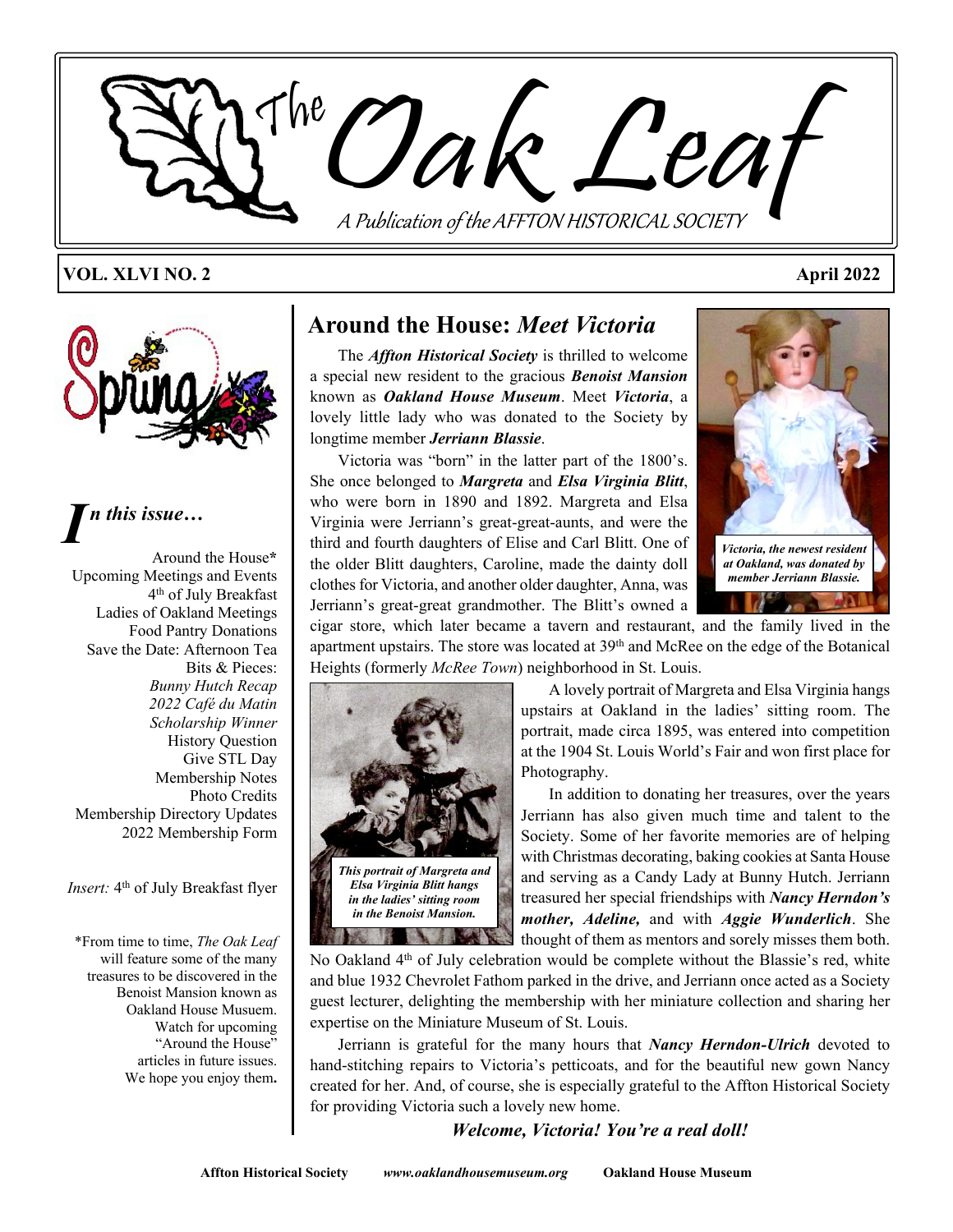# **AHS Membership Meetings**

*Spring - Sunday, April 24, 2022 Pot Luck Luncheon 12:30 p.m. Bring your favorite dish - Drinks and desserts provided*

*Meeting 1:30-3:30 p.m. Program: Phil Herndon - "Secrets of a Benoist Couch"*

#### *Fall - Sunday, October 23, 2022*

*Pot Luck Luncheon 12:30 p.m. Bring your favorite dish - Drinks and desserts provided*

> *Meeting 1:30-3:30 p.m. Program: NiNi Harris - Oldest St. Louis*

# **Open Houses for 2022**

Beautiful Oakland House Museum will be open to the public on the following Sundays from 2:00 to 4:00 p.m. Free to members \$10.00 for the general public

*May 15 ~ June 19 ~ July 17 August 21 ~ September 18 ~ October 16*

#### **BACK BY POPULAR DEMAND:**

# **2022 Open Luncheons**

| Tuesday, April 26         | Thursday, August 11            |  |  |  |  |
|---------------------------|--------------------------------|--|--|--|--|
| Tuesday, May 10           | <b>Wednesday, September 21</b> |  |  |  |  |
| Thursday, June 23         | <b>Thursday, October 13</b>    |  |  |  |  |
| <b>Wednesday, July 27</b> | <b>Thursday, November 3</b>    |  |  |  |  |

These luncheons are open to everyone and provide a wonderful opportunity to meet up with friends, celebrate a special event or just treat yourself. The menu varies with the season and includes salad, entree, dessert and coffee or tea.

 Oakland House tours, given by a docent in period dress, are at 11:00 a.m., followed by lunch, which is served at noon. The cost is \$22.00 per person and includes the tour. Please make your reservations 2 weeks in advance by calling:

#### *Jean McDaniel* at (314) 821-7166

Private Luncheons can be booked for groups of 15-56. Call Jean at (314) 821-7166 to reserve a date for your next gathering.

**AHS Independence Day Breakfast Buffet ~** *Monday, July 4, 2022* **~ 8:00 a.m - 11:00 a.m.**

For only \$21.00 per person (\$8.00 for children 10 and under) you will receive:



**A Delicious Homemade Country Style Breakfast Buffet Patriotic Music ~ Tours of Oakland House 50/50 Raffle ~ Entertainment**



Please return the enclosed Reservation Form with your RSVP & payment by **Thursday, June 30** to: Affton Historical Society, Box 28855, St. Louis, MO 63123 For information, call Nancy at (314) 814-4983

*Ladies of Oakland Meetings:* The Ladies of Oakland meet at 1:00 p.m. on the third Tuesday, from April through November. Refreshments are served, and there is always an interesting speaker or other entertainment.

*April 19, 2022 - 1:00 p.m.* Molly Butterworth - "Trains & Trolleys"

*May 17, 2022 - 1:00 p.m.* Ethel Cobb - "Minnie Pearl"

*June 21, 2022 - 12:00 noon Salad Luncheon (note earlier time) Bring your favorite salad or finger food* Dan Fuller - "Noteworthy & Notorious Women"

*July 19, 2022 - 1:00 p.m.* Richard Thompson - Magician & Mind Reader

# **Food Pantry Donations Needed!**

Every month, the Ladies of Oakland collect food to donate to the Affton Christian Food Pantry. Please consider bringing a donation to every Ladies meeting to help families in need throughout the Affton community.

 **THANK YOU!**

*August 16, 2022 - 1:00 p.m.* Barnes Bradshaw "The Life & Tragic Death of Elijah Lovejoy"

*September 20, 2022 - 1:00 p.m.* "The Civil War Comes to St. Louis: The Camp Jackson Affair" - Barnes Bradshaw

*October 18, 2022 - 1:00 p.m.* Doug Schneider - "Haunted Places in St. Louis"

> *November 15, 2022 - 1:00 p.m.* Barbara Kay - "Amelia Earhart"

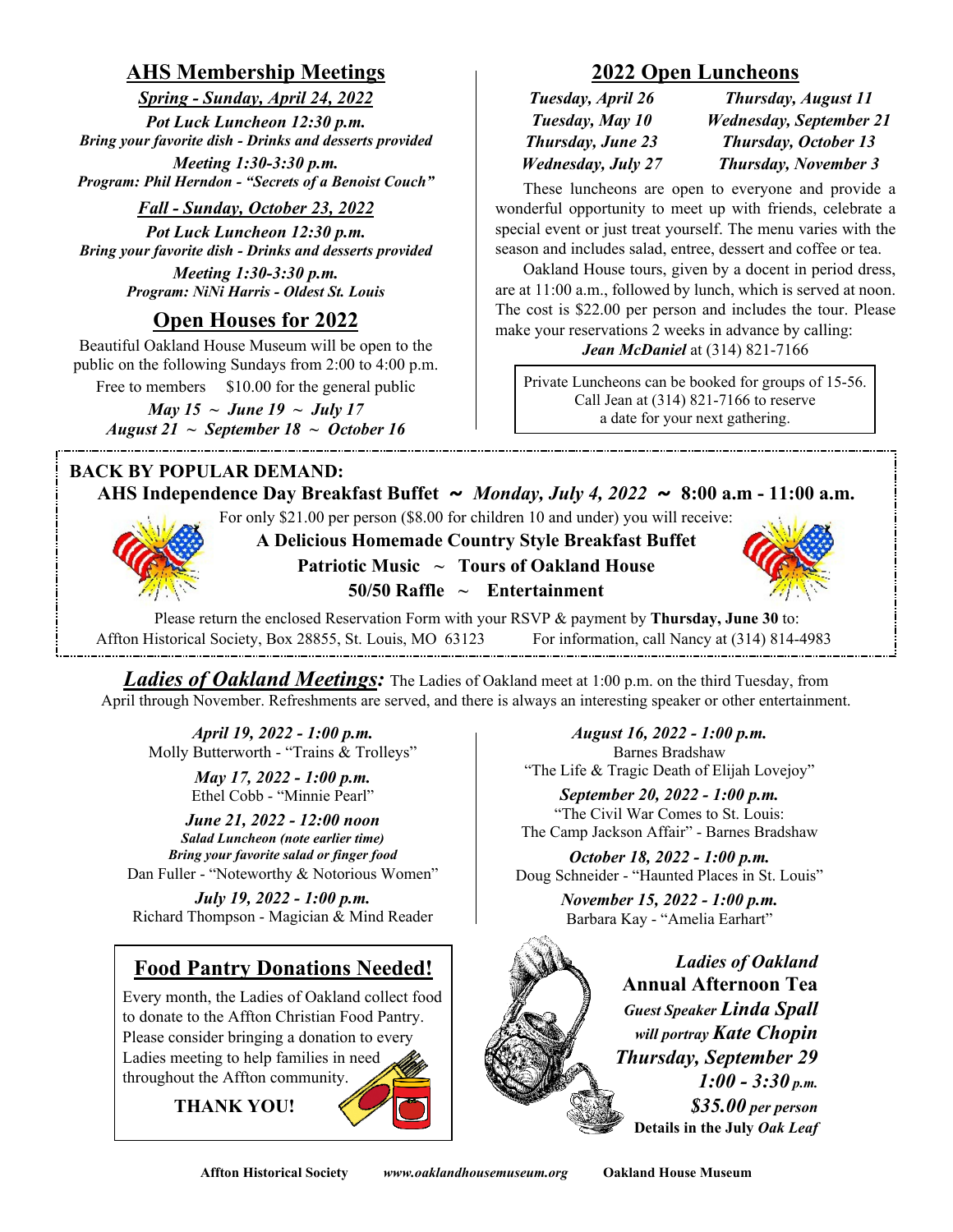# Bits & Rieces

A whopping 571 people passed through the doors of the lovely Benoist mansion this Easter season for the *Affton Historical Society's 26th Annual Bunny Hutch*. Although the weather was a bit chilly, and quite windy, we made it through the 4-day event with *no rain*. The Craft Ladies secured a spot in the main parlor and sent many excited youngsters outside, with their new trinkets and toys, to greet both a *small* "live" bunny and a *very tall* Easter Bunny. The Story Lady entertained and amazed, offering attendees a welcome chance to "sit a spell" on our lovely stone veranda. Bunny bags, sweet treats and an Easter egg hunt rounded out the fun-filled day of festive springtime activities. Many thanks to all our dedicated volunteers who help make this special and much-anticipated event possible.

Attendees of the 2022 *Café du Matin Morning Coffee* were fascinated to hear from author *Valerie Battle Kienzle* who presented her book, *Ready to Wear - A History of the Footwear and Garment Industries in St. Louis*. Forty-one guests attended the coffee, and the Ladies of Oakland realized an overall profit of \$706.00. Thank you so much to Morning Coffee Committee members *Pam Danklef* (Chair), *Rosie Miller, Barb Cook, Dot Huebener, Lucy Johnson, Nancy Herndon-Ulrich* and *Suzan Slater* who donated the food and organized the event. Also, many thanks to support helper *Mary Jane Autry* and to photographer *Dianne Isbell.*

The 2022 winner of the \$1000 Affton Historical Society Ladies of Oakland Scholarship is *Abagale Berger*. Abagale will graduate from Affton High School in May with a weighted GPA well over 4.00. In the fall, she plans to attend Washington University in St. Louis to major in English Literature as part of their pre-law program.

*Congratulations, Abagale! Best Wishes in your future academic pursuits!*

# **??? History Question ???**

*History Question for January:* The Benoist family plot in Calvary Cemetery is unusual - what is its shape? *Answer:* The Benoist plot is circular, covering 6,000 square feet in Calvary Cemetery.

*History Question for April:* What did that plot in Section #17 cost in 1867? *If you think you know the answer, contact Nancy Herndon-Ulrich at (314) 814-4983 or historicdzn@aol.com*

**The ninth annual** *Give STL Day* **will take place Thursday, May 5th** from midnight to midnight. Sponsored by the St. Louis Community Foundation, *Give STL Day* is a 24-hour online giving event to benefit local nonprofits, and thus the whole community. **The main giving event is scheduled for May 5th, but early donations can be made anytime from April 5 through May 4.** Imagine the impact we can have when the St. Louis region comes together in support of local nonprofit organizations.

The **Affton Historical Society** will again be listed as a registered nonprofit organization for *Give STL Day 2022.* Please show your Day.org support for AHS, as well as for other community nonprofits, by going to *GiveSTLDay.org* **from now until May 5 th to contribute.** Especially in these difficult times, this is an easy and effective way to support the Society – and the entire St. Louis region.







#### **Executive Board**

**Nancy Herndon-Ulrich** *President*

> **Becky Cox** *Vice President*

**Mary Jane Autry** *Treasurer*

**Tracy Coleman** *Recording Secretary*

**Darryl Eaves** *Corresponding Secretary*

> **Nancy Harmon** *President Ladies of Oakland*

**2022 Board of Directors**

**Bert Barry Barnes Bradshaw Shirley Brinker Ingrid Giddings Mary Kirschman Joan Komlos Steve Slayden Phillip Tafra**

**Pam Danklef** *Membership Chair*

**Rosie Miller** *Event Coordinator*

**Mary Kirschman** *Publicity Chair*

**Patti Behlmann** *Oak Leaf Editor*

*The Board meets at Oakland House at 7:00 p.m. on the 2nd Thursday of each month from January through November.*

**Members are welcome!**



**Affton Historical Society** *www.oaklandhousemuseum.org* **Oakland House Museum**